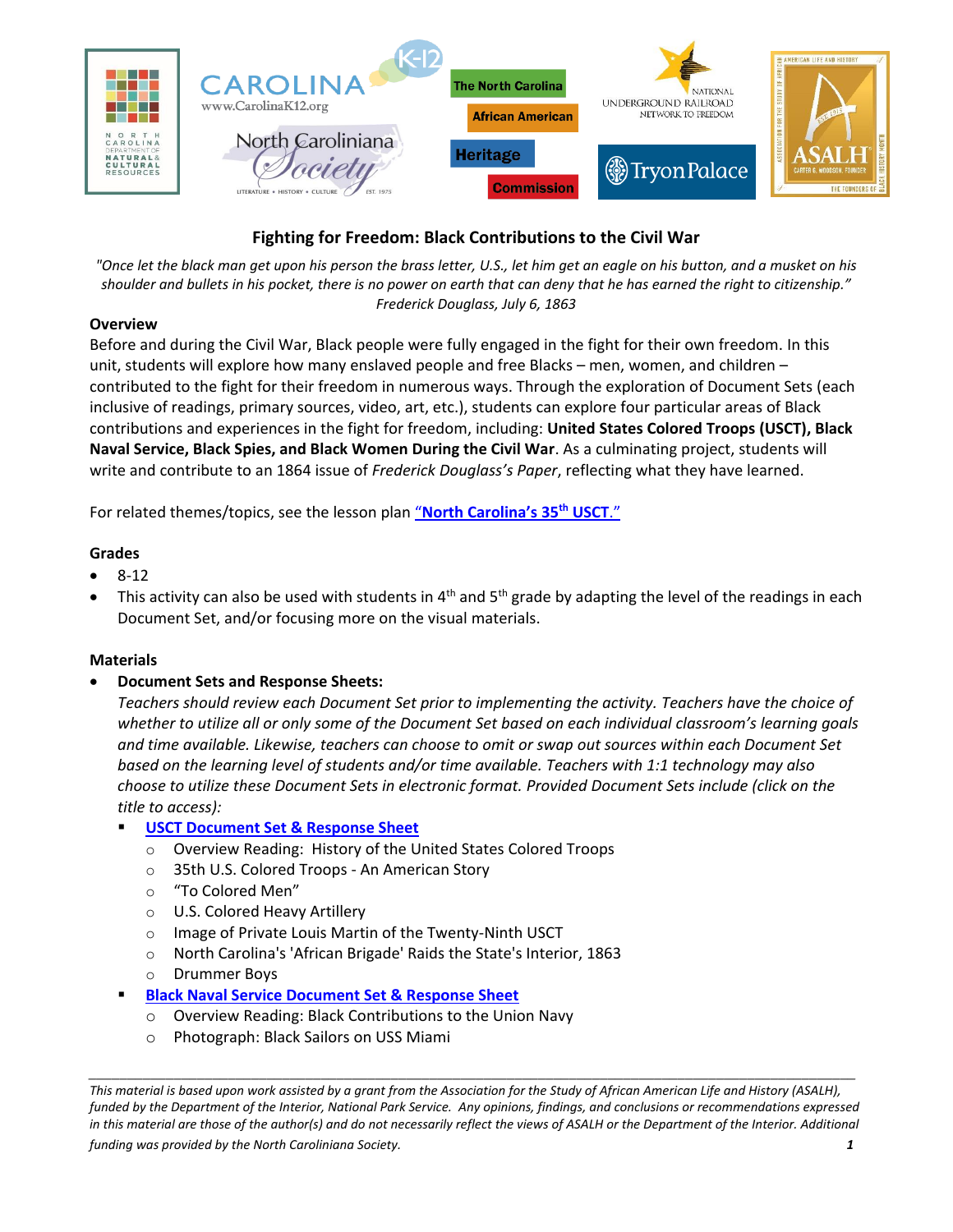- o William Gould
- o Dempsey Hill
- o Photograph: Civil War Sailor
- o Michelle Howard quote
- **[Black Spies During the Civil War Document Set & Response Sheet](https://drive.google.com/file/d/1xHNQJgveCy6CttJiXNyHKhBfhBSp60Pp/view?usp=sharing)** 
	- o Overview Reading: Black Spies Played Pivotal Roles in the U.S. Civil War
	- o Letter from Mary Louveste, 1868
	- o Abraham Galloway (video)
	- o Beyond the Underground Railroad: Harriet Tubman, Spy & Tactical Mastermind
	- o Frederick Douglass quote, 1862
- **[Black Women During the Civil War](https://drive.google.com/file/d/18vQBh-MovkMhmxVXCt0OflRjbzgzcOR5/view?usp=sharing) Document Set & Response Sheet** 
	- o Overview Reading: Black Women and the Civil War
	- o Art Review: Lucy Higgs
	- o Susie King Taylor
	- o Photograph: Black Hospital Workers and Nurses, July 1863
	- o Harriet Jacobs
	- o Music and Spirituals
	- o Letter from Letty Barnes
- Laptop with internet access & sound; at least one device will be needed for each group of students, since each document set contains at least one video to review.
- Culminating Project: Create an Issue of *Frederick Douglass's Paper,* assignment sheet attached

## **Duration**

- Day 1 (focusing on USCT): 60+ minutes
- Days 2-3 (focusing on any or all of the topics of Naval Service, Spies, and Women): At least 30+ minutes for the exploration of each Document Set (time will vary depending on the number of sources shared and the level of students)
- Teachers may choose to shorten the days devoted to this topic by implementing only one or a few of the Document Sets, and/or altering the sources in each Set. However, by utilizing all four, which are interconnected, students can gain a more comprehensive understanding of the numerous ways Black people contributed to the Civil War and fought for their own freedom in diverse ways.

## **Preparation**

- Students should have a foundational knowledge of the complexities of slavery and freedom, including an understanding that Black people strove to create and experience varied concepts of freedom through their individual and collective agency, resistance, and resilience - both before and during the Civil War. They did not simply wait for another person to "free" them.
	- o See the lesson serie[s Freedom Seeking Across North Carolina](https://k12database.unc.edu/wp-content/uploads/sites/31/2021/04/FreedomSeekingAcrossNorthCarolina.pdf) to elevate these themes in your classroom. The following "Fighting for Freedom" unit will build upon this understanding with its focus on the experiences and contributions of Black people during the Civil War.
- Students must understand expectations for respectfully discussing "hard history" such as enslavement and the Civil War. While this history brings up difficult topics such as racism and racial violence, such history represents a part of our shared state and national history that students must understand in order to comprehend its impact on the present. To ensure students are able to respectfully and empathetically discuss such topics, teachers must ensure a foundation of civil discourse, respect and empathy in the classroom. For techniques on building such a classroom community, see Carolina K-12's Tips for Tackling

*This material is based upon work assisted by a grant from the Association for the Study of African American Life and History (ASALH), funded by the Department of the Interior, National Park Service. Any opinions, findings, and conclusions or recommendations expressed in this material are those of the author(s) and do not necessarily reflect the views of ASALH or the Department of the Interior. Additional funding was provided by the North Caroliniana Society. 2*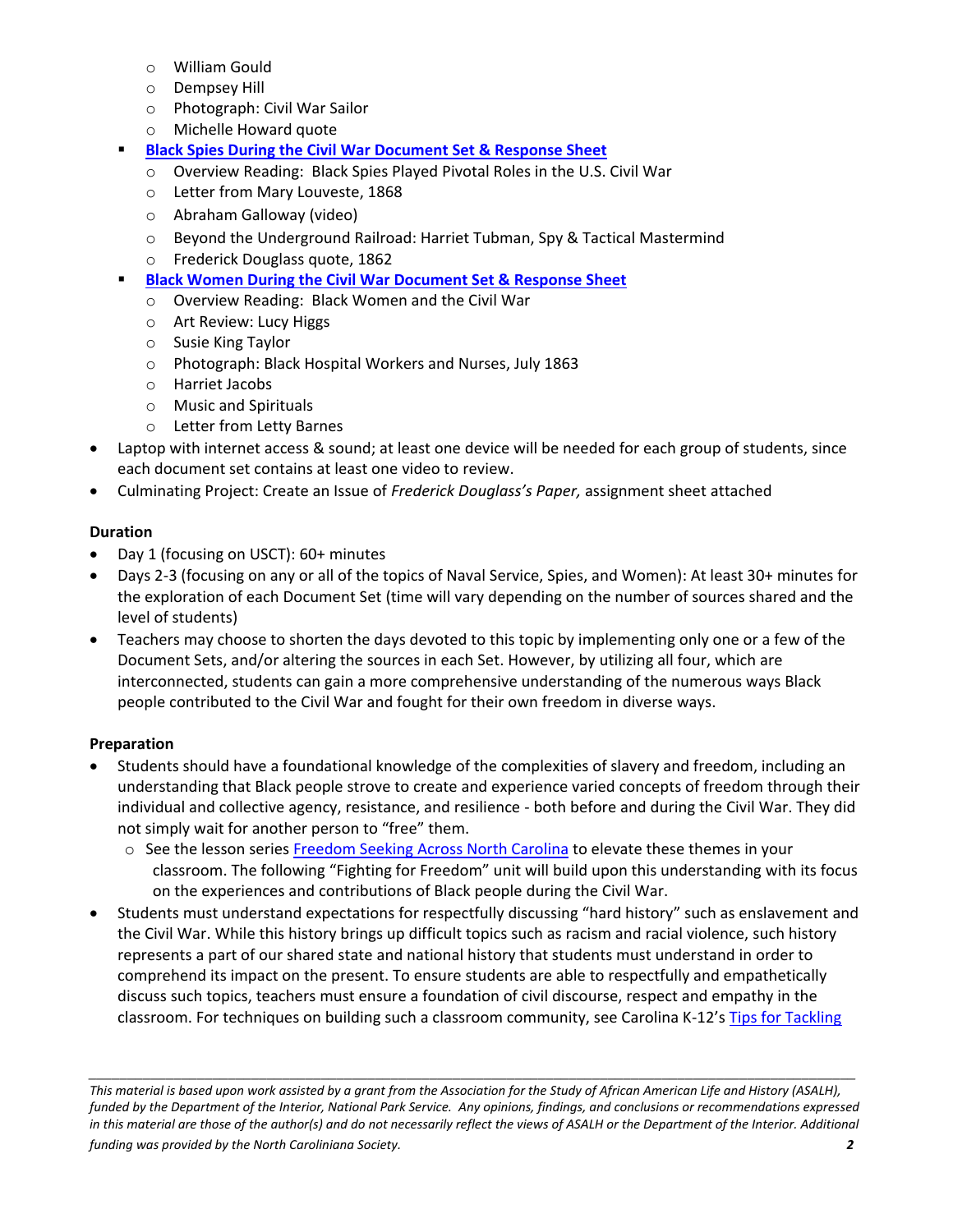[Sensitive History & Controversial Current Events in the Classroom](https://k12database.unc.edu/wp-content/uploads/sites/31/2019/06/TipsControversialIssues.pdf) and/o[r Teaching Hard History: Why &](https://www.youtube.com/watch?v=kNgDv8fH5sw&list=PLYiQiAK1VOCzg8WKmzZM8R2cabyRmC6PB&index=1)  [How.](https://www.youtube.com/watch?v=kNgDv8fH5sw&list=PLYiQiAK1VOCzg8WKmzZM8R2cabyRmC6PB&index=1)

- Students should be explicitly prepared for the historical terminology they will encounter, including words such as "Colored" and "Negro." Ensure students understand that while these were terms commonly used during the Civil War years, it is not appropriate to utilize such terms today.
- Prior to class, teachers may want to set up the room for group work or reserve a space conducive to group work (such as the media center).

# **Procedure**

**Day 1**

## **Warm Up: "Fighting Rebels with Only One Hand"**

- **1.** As a warm up, provide students with the attached excerpt of "Fighting Rebels with Only One Hand," by Frederick Douglass. Have students review who Frederick Douglass was, then have them read the passage and respond with their initial thoughts to the questions provided. (This can be done individually or with discussion partners.) After around 5 minutes, discuss as an entire class:
	- What is the tone of this passage? What is Frederick Douglass's message?
	- What injustice(s) is Douglass addressing?
	- Why do you think Black people were initially restricted from military service in the Civil War?
	- What arguments does Douglass note as to why Black people should be allowed in the military?
	- Why do you think Douglass titled this, "Fighting Rebels with Only One Hand"?
	- If you had to pick one line or phrase that represents Douglass's strongest or most compelling statement/argument, which would you pick and why?
	- How do you think the government responded to this?

## **Black Contributions and the On-Going Struggle for Freedom**

- **2.** Let students know that the Lincoln administration wrestled with the idea of authorizing the federal recruitment of Black troops throughout the start of the Civil War, concerned that such a move would prompt the border states to secede. While the US government did eventually legalize the recruitment of Black troops in 1863, Black people had already been contributing to the War effort via state regiments and/or unsanctioned volunteer roles (with no federal support). Additionally, there were numerous other ways that Black men, women and children – free and enslaved – contributed to the Union effort and/or continued their own fight for freedom before, during and after the Civil War. Discuss:
	- What do you already know about the USCT?
	- In addition to USCT service, what are all the ways you can think of that Black men and women, free and enslaved, contributed to Union efforts during the Civil War and/or participated in the fight for freedom (whether for themselves or collectively?)
		- ➢ *Note student thoughts on a list at the front of the room; keep the list visibly posted in order to return to it later.*

*This material is based upon work assisted by a grant from the Association for the Study of African American Life and History (ASALH), funded by the Department of the Interior, National Park Service. Any opinions, findings, and conclusions or recommendations expressed in this material are those of the author(s) and do not necessarily reflect the views of ASALH or the Department of the Interior. Additional funding was provided by the North Caroliniana Society. 3*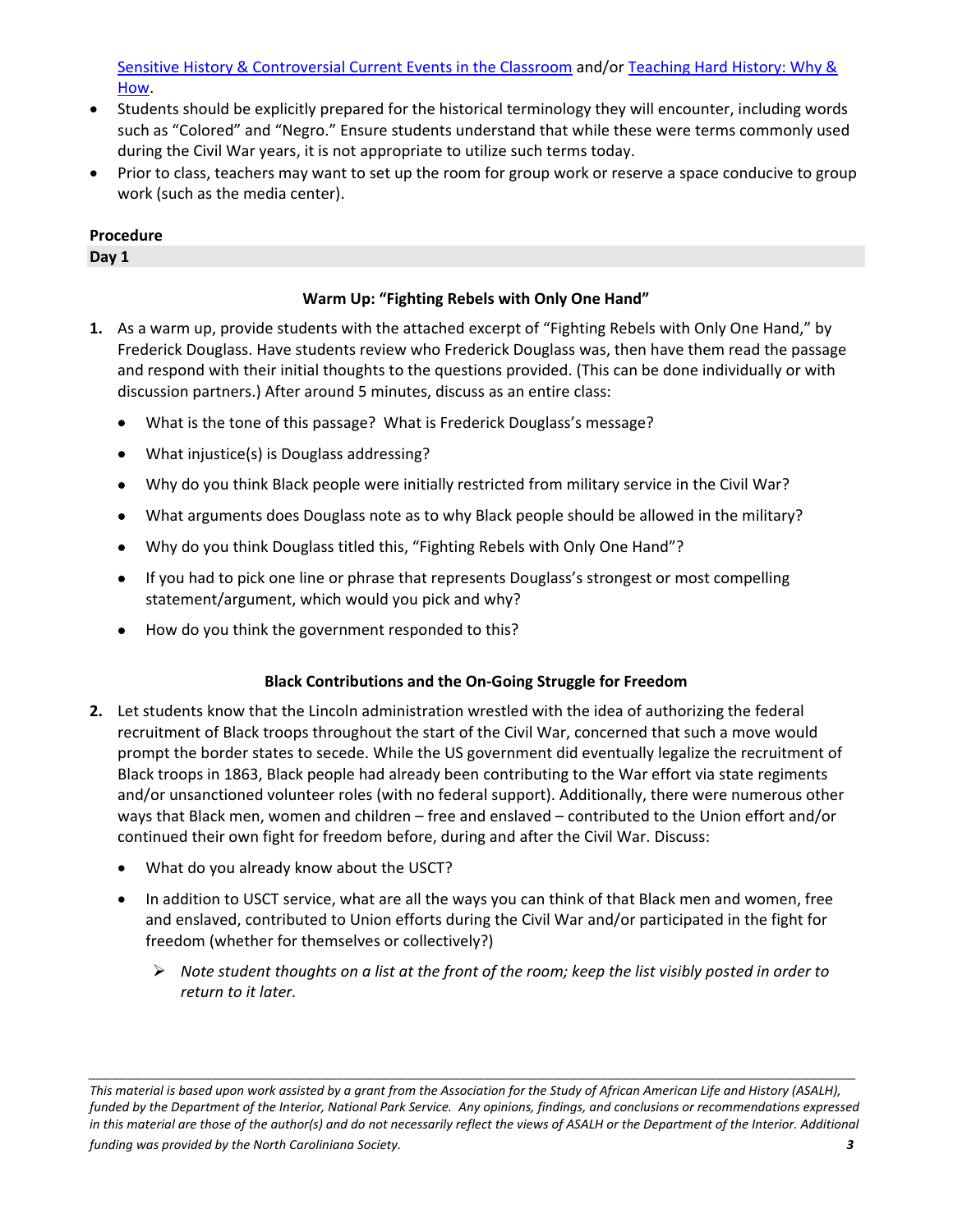#### **Introduction to United States Colored Troops**

- **3.** Let students know that they are going to be learning more about these themes and topics, starting with the United States Colored Troops, in a group activity. (Prior to introducing the lesson, teachers should review each of the **Document Sets** [all are hyperlinked under the "Materials" section] to determine whether to omit or substitute any of the Document Sets, or any of the sources provided within them. The **Response Sheet** provided should be edited based on any changes made.) Divide students into small groups and provide them with the appropriate materials and instructions:
	- Each student should receive an individual copy of the **[Response Sheet and the Overview Reading](https://drive.google.com/file/d/1cAZkR9iFbfyjLSG6_HjNJe7Jk8j4sheO/view?usp=sharing) for the USCT [included in the USCT Document Set](https://drive.google.com/file/d/1cAZkR9iFbfyjLSG6_HjNJe7Jk8j4sheO/view?usp=sharing)**.
	- Teachers can either provide only one copy per group of the remaining sources (to save copying) or print the entire USCT Document Set so that each student in the group has their own copy.
	- Another option for 1:1 schools is to provide the Document Set in electronic format.
	- Groups will work together to read the Overview and discuss/answer the corresponding questions. Teachers should pre-determine whether students in each group will then work on each additional source in the Document Set together, or whether each individual student in the group will focus on one source from the Document Set, then teach their group about their source.
	- Review the expectations for on-task and respectful group work and allow students to get started.
	- Time for students to work independently in their groups will vary based on the learning level of students and the sources provided. (If a teacher removes sources from the Document Set, for instance, or students each focus on one source and report out on it, time in groups will be less.) A minimum of 30 minutes is estimated.
	- Document Sets can also be completed individually rather than in groups.
- **4.** Once students have worked with their groups to analyze the USCT Document Set, come back together for a processing and reflective discussion.
	- How was freedom a more complex concept for Black people (rather than the "free" or "enslaved" binary we often mistakenly assume)?
	- While we sometimes think (mistakenly) that Black people were simply awaiting freedom to be granted by the Emancipation Proclamation, what are the ways Black people actually strove to define and experience various concepts of freedom themselves - before, during and even after the War?
		- $\circ$  This is an important and rich concept to take time to discuss with students throughout the study of slavery and the Civil War. For generations before the Civil War began, enslaved people in North Carolina sought freedom and liberated themselves in a diversity of ways. They did not wait for liberation from enslavers or the government. Rather, they used both covert and overt resistance to subvert bondage. They often leveraged North Carolina's rich landscape—from forests to waterways to swamps—and networks/communities (from free Blacks to other enslaved people) to claim their own freedom. Freedom was not something granted on a single day by the Emancipation Proclamation; there was no decree that instantly "released" waiting people. Rather, liberation in North Carolina (as throughout the South) was more complex. Ultimately, Black people had been seeking and claiming freedom through their own agency, resistance, and

*This material is based upon work assisted by a grant from the Association for the Study of African American Life and History (ASALH), funded by the Department of the Interior, National Park Service. Any opinions, findings, and conclusions or recommendations expressed in this material are those of the author(s) and do not necessarily reflect the views of ASALH or the Department of the Interior. Additional funding was provided by the North Caroliniana Society. 4*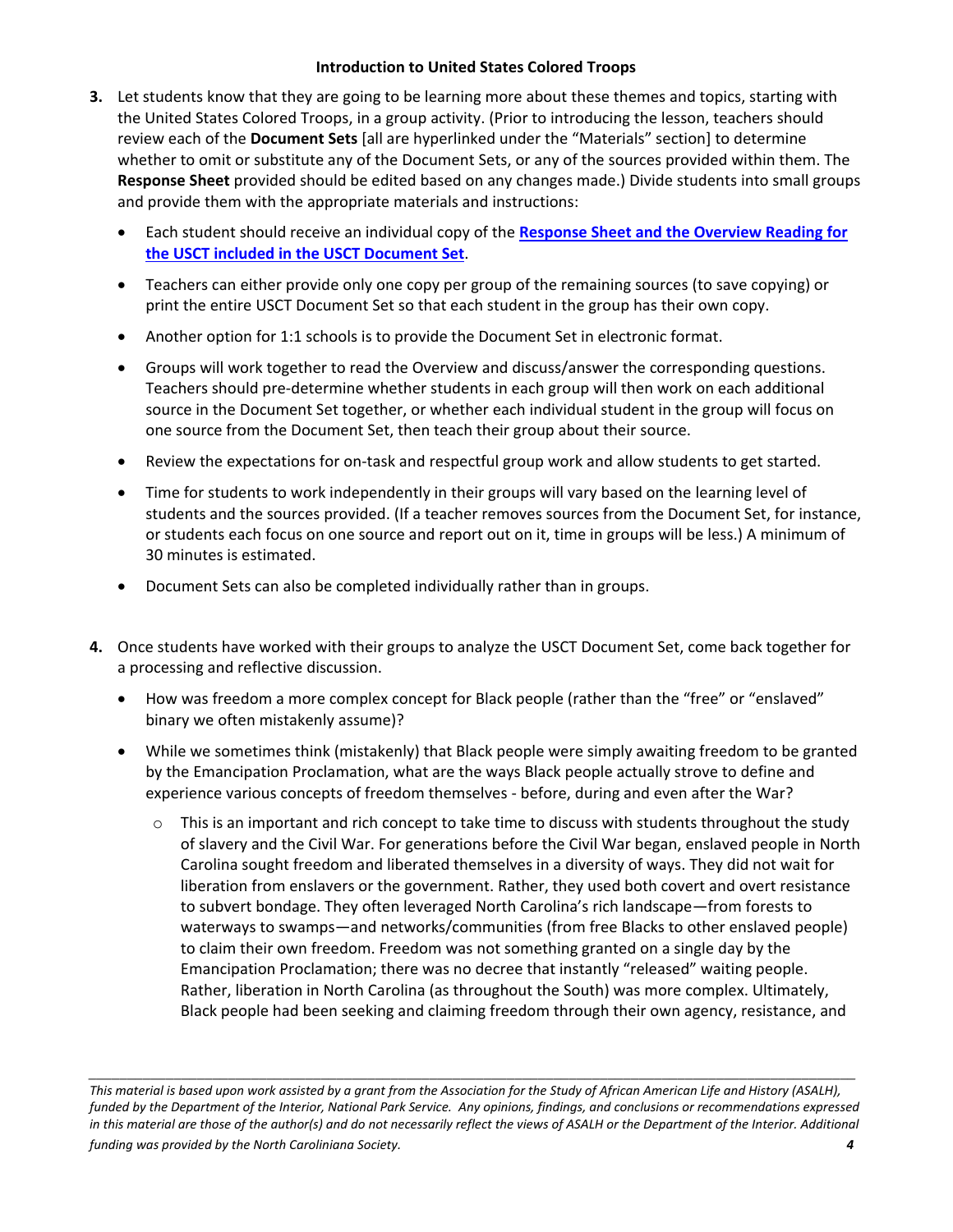resilience since the beginning of slavery and achieved liberation over a period of years, while navigating power, politics, and warfare throughout.

- $\circ$  Let students know that you will continue talking about this theme as they learn about other ways Black people contributed during the Civil War beyond the USCT.
- In what various ways were Black men already contributing to the Union, even before the federal government legalized Black troops? Why do you think so many enlisted, even though the government had grappled with whether or not to allow them to do so?
- Based on what you analyzed in your Document Set and your own inferences, what do you imagine the realities were like for Black soldiers? What inequities and elevated dangers did Black men face compared to their white counterparts?
- **5.** As a final "exit ticket"/reflection for the day, provide each student with a Post-It Note. Call their attention back to the chart they compiled during Step 2 and ask that they now add to it by answering on their Post-It: Based on your new learnings/understandings, what else might we add to our list of the ways Black men, women, and children - free and enslaved - contributed to Union efforts during the Civil War and/or participated in the fight for freedom (whether for themselves or collectively)?

## **Days 2 and/or 3**

## **Black Naval Service, Black Spies, and Black Women**

- **6.** With a foundation in the USCT, teachers can now broaden and deepen student understandings of additional Black contributions and freedom seeking during the Civil War by utilizing the three additional (and interconnected) Document Sets provided: **[Black Naval Service,](https://drive.google.com/file/d/1kaKRn3vKFUE8WQL1B6nzFwt6G8ex7mU1/view?usp=sharing) [Black Spies,](https://drive.google.com/file/d/1xHNQJgveCy6CttJiXNyHKhBfhBSp60Pp/view?usp=sharing) an[d Black Women](https://drive.google.com/file/d/18vQBh-MovkMhmxVXCt0OflRjbzgzcOR5/view?usp=sharing)**. (As a reminder, teachers should review each Document Set to determine whether students will review all the sources provided in the Set. Omitting or swapping out sources is always an option.) The time needed for implementation of each Set will vary based on these decisions. Options for implementation:
	- **Rotating Stations:** Set these three topics up in stations around the classroom. (For instance, you might divide students into 6 groups and have 2 stations of each topic for students to rotate between.) Each station will need multiple copies (1 per student) of the Overview Reading and Response Sheet, and at least one copy of the Document Set. At least 1 laptop connected to the internet (with sound) will also be needed per station. (Teachers in 1:1 schools may choose to provide the Document Sets electronically.)
	- **Jigsaw:** Jigsaw is a cooperative learning strategy that enables each student of a "home" group to specialize in one of these three topics. Students will meet with their home group to together review the Document Set assigned to them (Navy, Spies, or Women) and become experts on the topic. After analyzing the Document Set and "mastering" the material, students will move into new mixed groups, each new group including students who are now experts on all three topics. In these new groups, students will teach each other about their assigned topic.
	- **Basic Individual or Group Exploration:** Teachers can also choose to replicate the same process utilized when studying USCT, with all groups examining one Document Set. If ample class time exists, groups can do each Document Set over the course of several class periods. Or each group can be assigned one of the three topics that they then report out on and teach the other groups about in a whole-class share. (Document Sets can also be analyzed individually.)

*This material is based upon work assisted by a grant from the Association for the Study of African American Life and History (ASALH), funded by the Department of the Interior, National Park Service. Any opinions, findings, and conclusions or recommendations expressed in this material are those of the author(s) and do not necessarily reflect the views of ASALH or the Department of the Interior. Additional funding was provided by the North Caroliniana Society. 5*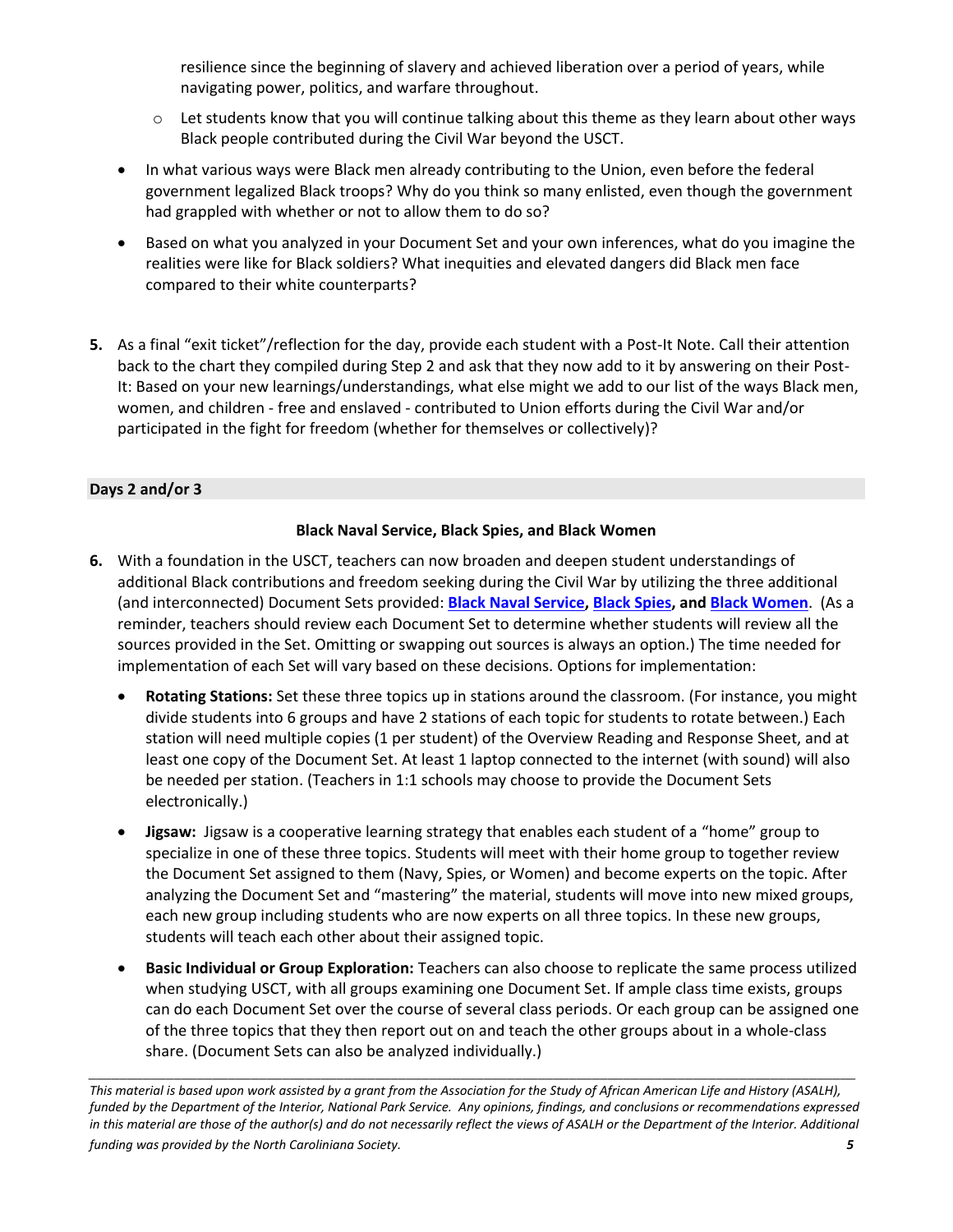#### **Culminating Reflections**

- **7.** After students have reviewed your chosen Document Sets, close with a reflective discussion:
	- Of everything you have learned regarding the contributions of Black men, women, and children throughout the Civil War, and the various ways they fought for their freedom, what most intrigued or surprised you and why?
	- Can you think of other contributions Black people likely made that weren't addressed in your readings?
	- Of all the roles Black people filled and all the contributions they made, which do you think were most important or impactful and why?
	- Which roles/contributions would have been at the greatest risk and how so? What does it say about the people who took these risks anyway?
	- How does what you have learned today/over the past few days change your previous image and/or understanding of Black people during the Civil War?
	- Think back to the video you viewed about NC's 35<sup>th</sup> USCT, when Dr. Bernard George said that this "is *the American* story." Why are all these themes/topics important for each of us to know and celebrate, as Americans?

## **Culminating Project: Create an Issue of** *Frederick Douglass's Paper*

**8.** As a culminating project, provide students with the attached assignment, "Create an Issue of *Frederick Douglass's Paper*." Let students know that during the Civil War, the Black abolitionist Frederick Douglass produced a newspaper simply called *Frederick Douglass's Paper*. (You may want to project samples of the actual publications, available at [https://www.loc.gov/collections/frederick-douglass-newspapers/about](https://www.loc.gov/collections/frederick-douglass-newspapers/about-this-collection/)[this-collection/.](https://www.loc.gov/collections/frederick-douglass-newspapers/about-this-collection/)) Let students know that as a culminating project, they will write and contribute to the publication of an 1864 issue of *Frederick Douglass's Paper*, reflecting what they have learned regarding how numerous Black men and women - free and enslaved - contributed to Union efforts during the Civil War and/or participated in the fight for freedom (whether for themselves or collectively). Go over the various topic choices with students and the details of the assignment. Teachers should determine how to both let students choose their topics, but also ensure a diversity of topics in the final issue of the paper. Let students know the due date, as well as how their work will be combined and then shared.

*This material is based upon work assisted by a grant from the Association for the Study of African American Life and History (ASALH), funded by the Department of the Interior, National Park Service. Any opinions, findings, and conclusions or recommendations expressed in this material are those of the author(s) and do not necessarily reflect the views of ASALH or the Department of the Interior. Additional funding was provided by the North Caroliniana Society. 6*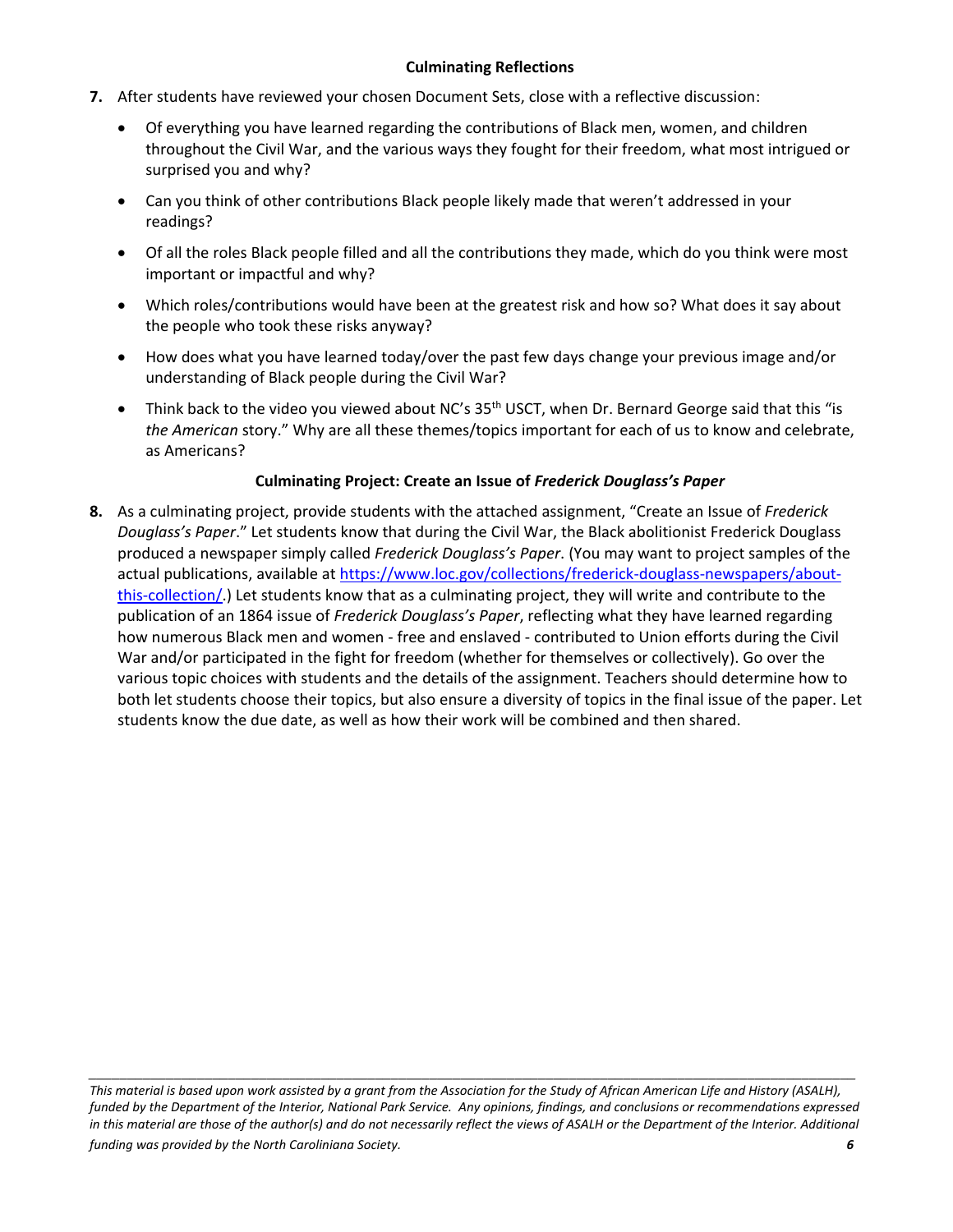# **EXCERPT from Fighting Rebels With Only One Hand (by Frederick Douglass, from Douglass' Monthly, September 1861)**

What on earth is the matter with the American Government and people?

Washington, the seat of Government... is now positively in danger of falling before the rebel army... Generals are calling…for men. "Men! men! send us men!" they scream, or the cause of the Union is gone…and yet these very officers…refuse to receive the class of men which have a deeper interest in the defeat of the rebels, than all others.

Men are wanted in Missouri…in Western Virginia…in Texas, and all along the sea coast, and though the Government has at its command a class deeply interested in suppressing the insurrection, it sternly refuses to summon a single man, and insults the whole class by refusing to allow any of their number to defend with their strong arms and brave hearts the national cause.

Why does the Government reject the Negro? Is he not a man? Can he not wield a sword, fire a gun, march…and obey orders like any other?

If we can be allowed to speak to the President of the United States, we should ask him if this is a time for prejudice? We would tell him that General Jackson fought side by side with Negroes at New Orleans, and he bore testimony to their bravery at the close of the war. We would tell him that colored men in Rhode Island and Connecticut performed their full share in the war of the Revolution. We would tell him that this is no time to fight with one hand, when both are needed; this is no time to fight only with your white hand, and allow your black hand to remain tied.

We insist upon it, that one black regiment…would be worth to the Government more than two of any other. Men in earnest don't fight with one hand, when they might fight with two, and a man drowning would not refuse to be saved even by a colored hand.

## **Answer:**

- **1.** What is the tone of this passage? What is Frederick Douglass's message?
- **2.** What arguments does Douglass note as to why Black people should be allowed to serve in the military?
- **3.** Why do you think Douglass titled this, "Fighting Rebels with Only One Hand"?
- **4.** If you had to pick one line or phrase that represents Douglass's strongest or most compelling statement/argument, which would you pick and why?
- **5.** In what ways do you think Black men and women (free and enslaved) contributed to Union efforts during the Civil War?

*This material is based upon work assisted by a grant from the Association for the Study of African American Life and History (ASALH), funded by the Department of the Interior, National Park Service. Any opinions, findings, and conclusions or recommendations expressed in this material are those of the author(s) and do not necessarily reflect the views of ASALH or the Department of the Interior. Additional funding was provided by the North Caroliniana Society. 7*